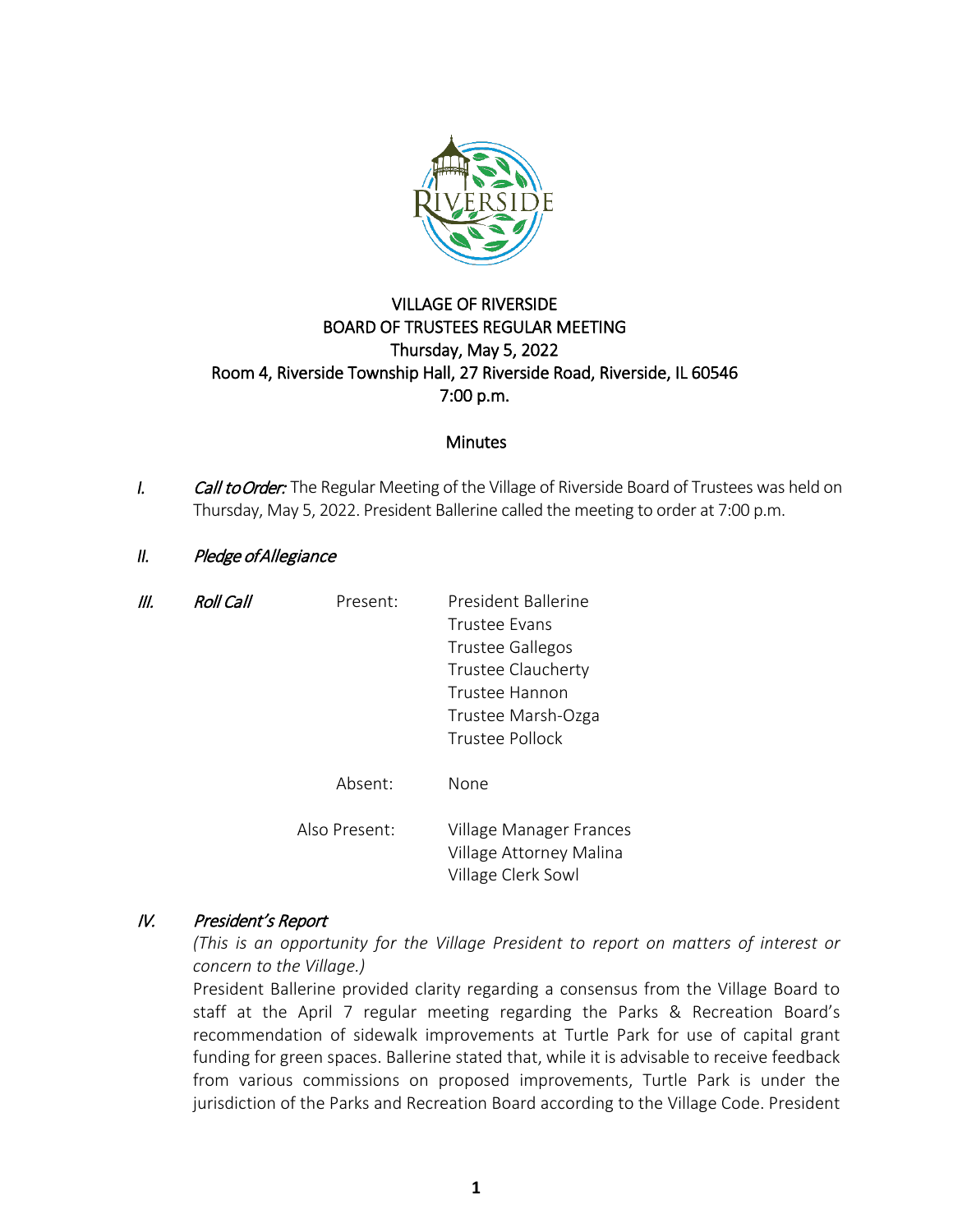Ballerine asked if the Board was supportive of sending the recommendations and feedback from the Landscape Advisory and Preservation Commissions to the Parks and Recreation Board for final review and recommendation to the Village Board.

Consensus: The Board was supportive of sending the recommendations and feedback from the Landscape Advisory and Preservation Commissions to the Parks and Recreation Board for final review, and the Parks and Recreation Board would provide the final recommendation.

# V. Manager's Report

*(This is an opportunity for the Village Manager to report on matters of interest or concern to the Village.)*

Village Manager Frances informed the Village Board and Commissions that, as village staff begins the Capital Improvement Planning process, to bring forth any initiatives and plans.

# VI. Resident Comments – Non-Agenda Items

*(This is an opportunity for members of the audience to speak about matters that are not included on this agenda. Residents may speak to matters on the agenda as those items are brought up and they are recognized by the Village President.)* None.

### VII. Consent Agenda

*(Matters on the Consent Agenda will be considered by a single motion and vote, because they have been fully considered by the Board at a previous meeting, or have been determined to be of a routine nature. Any member of the Board of Trustees may request that an item be moved from the Consent Agenda to Pending or New Business for separate consideration.)*

- A. Ratify Voucher List of Bills April 21, 2022
- B. Approve Voucher List of Bills May 5, 2022
- C. Approve Village Board of Trustees Regular Meeting Minutes April 7, 2022
- D. Review and File Public Works, Community Development, Finance, Fire, and Police March 2022 Monthly Reports
- E. Review and File Police Annual Report 2022
- F. Review and File Quarterly Purchase Order Report
- G. Review and File Foreign Fire Tax Board Meeting Minutes February 10, 2021
- H. Review and File Planning and Zoning Commission Special Meeting Minutes February 28, 2022
- I. Review and File Planning and Zoning Commission Regular Meeting Minutes March 23, 2022
- J. Review and File Landscape Advisory Commission Regular Meeting Minutes March 1, 2022
- K. Review and File Riverside TV Commission Regular Meeting Minutes March 14, 2022
- L. Review and File Historical Commission Regular Meeting Minutes March 21, 2022
- M. A Resolution Authorizing the Village Manager to Approve a change order in the amount of \$489.87 for rock salt used during the 2022 snow and ice control season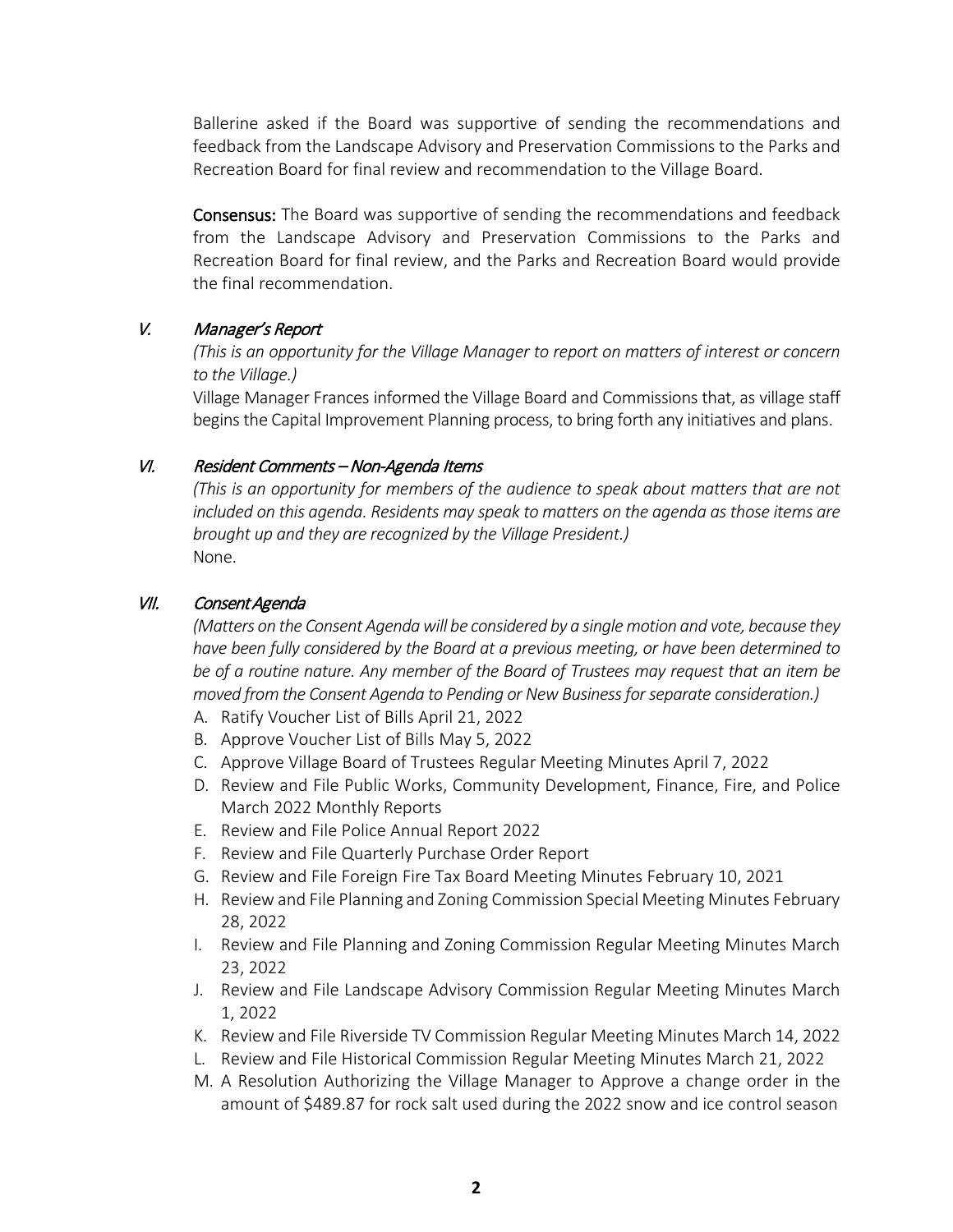- N. A Motion to Approve Updates to the Special Event Application
- O. A Motion to Approve a Special Event Application for the Friends of Riverside Kayak Paddle to be held at the Scout Cabin on May 28, 2022
- P. A Motion to Approve a Special Event Application for the Riverside Memorial Day Program to be held at the Gold Star Memorial Flagpole in Guthrie Park on May 30, 2022
- Q. A Motion to Approve a Special Event Application for the Riverside Garage Cruise Nights to be held on June 16, July 21, and August 18, 2022.
- R. A Motion to Approve a Special Event Application for the Riverside Concert Series to be held in Guthrie Park on June 17, July 3, and August 19, 2022.
- S. A Motion to Approve a Special Event Application for the Riverside Independence Day Events to be held on July 4, 2022.
- T. A Motion to Approve a Special Event Application for Cori's Triathlon to be held on August 20, 2022.
- U. A Motion to Approve a Train Station Rental Application for the Schwarte Engagement Party to be held on June 18, 2022

President Ballerine called for a motion and second to approve the Consent Agenda. Trustee Gallegos asked to remove Item O.

Trustee Gallegos made a motion to approve the consent agenda excluding Item O. Trustee Marsh-Ozga seconded the motion.

AYES: Trustee Evans, Gallegos, Claucherty, Hannon, Marsh-Ozga and Pollock NAYES: None

#### Motion passed.

Trustee Gallegos stated that the corrected date for the Kayak Event is May 28, 2022. Trustee Gallegos asked if it is possible if more dates are added for this event in the future that it be handled administratively. There was consensus by the Board to approve the event as is, permitting the applicant to submit a secondary application including multiple dates for kayak events throughout the summer.

President Ballerine called for a motion and second to approve Item O. on the Consent Agenda.

Trustee Gallegos made a motion to approve the consent agenda. Trustee Hannon seconded the motion.

AYES: Trustee Evans, Gallegos, Claucherty, Hannon, Marsh-Ozga and Pollock NAYES: None

Motion passed.

#### VIII. Department, Board and Commission Reports

*(This is an opportunity for Commissioners and Board Members to update the public and the members of the Village Board regarding items of interest or concern to the Village.)* A. Presentation of 2021 Crime Index and Police Activity Summary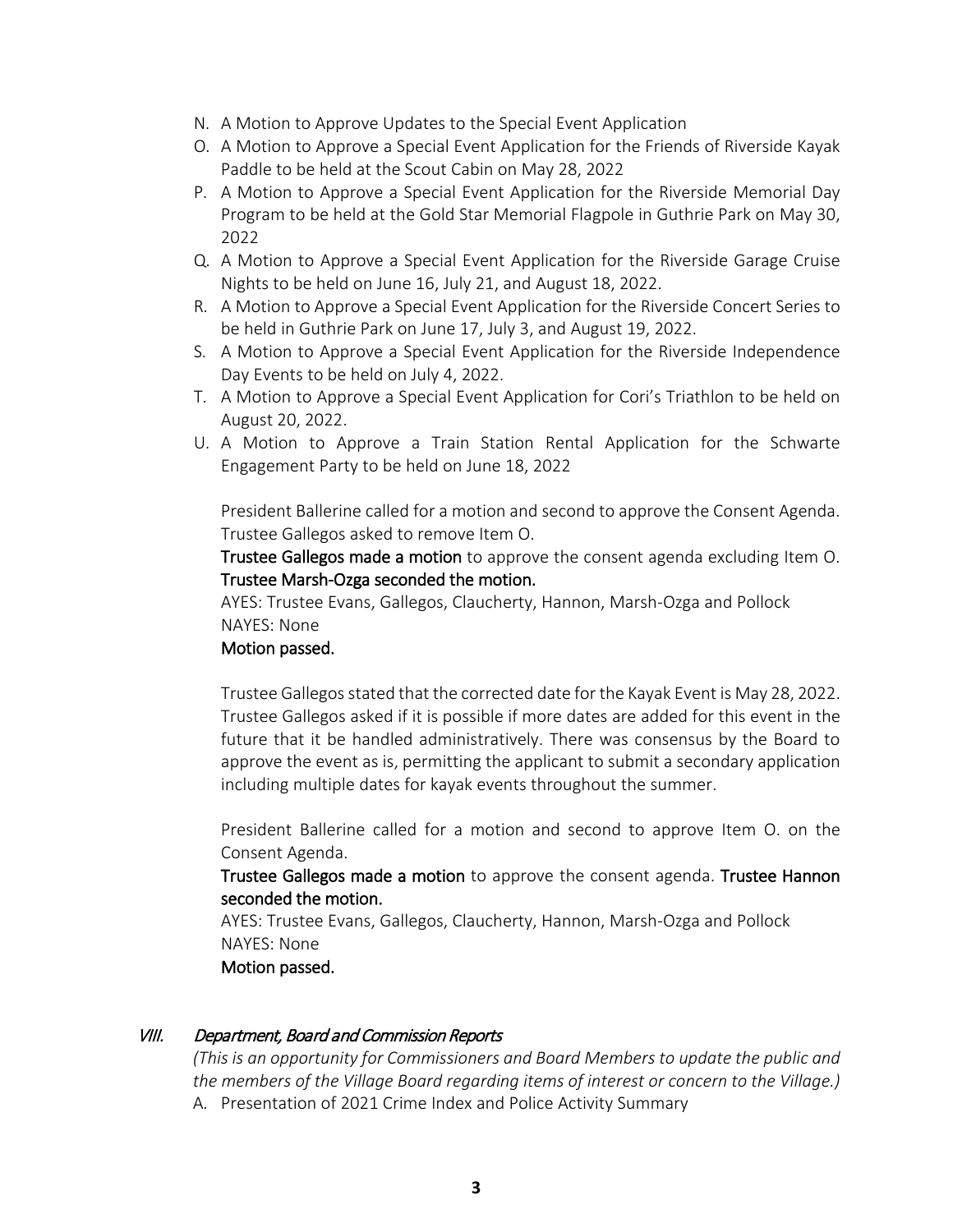Public Safety Director Matthew Buckley provided a high-level review of 2021 crime statistics and patrol activities for the Village of Riverside and Riverside Police Department. Buckley stated that the overall crime index may seem a bit alarming at first glance due to an increase in two categories, homicide and motor vehicle theft; however, it represents less overall reportable crimes than in 2020. While a jump in reportable crime is not a good thing, municipalities like Riverside, with small populations, frequently have wide statistical variations in reportable crimes, especially when variations are compared to the previous year. Buckley added that there were no criminal sexual assaults in 2021, burglaries were down, there were no reported arsons, and that homicides and vehicle theft cases have been cleared by arrests. Also, the homicides that occurred were isolated, targeted crimes.

Director Buckley provided the Board and residents with statistics from the crime index as well some crime prevention tips.

#### IX. Pending Business

*(This agenda item includes discussion and/or action on matters previously presented to the Board of Trustees.)*

A. An Ordinance Amending the Village Code of the Village of Riverside, Illinois, relative to parking in certain places on a portion of Herrick Road

Village Manager Jessica Frances stated that, in late March 2021, residents of Herrick Road contacted Tom Weitzel, who was the Chief of Police at that time, regarding parking restrictions on Herrick Road. Herrick Parking restrictions on 356-424 Herrick Road are unique as there are restrictions on both sides of the street. Per the Village Code, parking is prohibited on the south side of this block and on the north side of the block from 6 AM to 6 PM.

Village staff reviewed and discussed the issue after receiving feedback. Based on that discussion, in May 2021 the Village Manager directed the Public Works Director to remove signs on the north side of the block and staff embarked on a trial period to observe if the block would experience any parking issues/complaints regarding commuters parking on Herrick Road. It is important to note that the residents of Herrick Road recommended changing the restriction from no parking to 2-hour parking; however, enforcement would be challenging at that location. For that reason, staff did the trial period eliminating the no parking restriction in an attempt to meet the needs of residents while recognizing that a 2-hour restriction may still not meet the needs of those that reside on the block. Staff conducted the trial period to observe any issues, before making any recommendations for final codification to the Village Board.

It was recommended by the Director of Public Safety and the Manager Frances that the Village eliminate the parking restriction from 6 AM to 6 PM on the north side of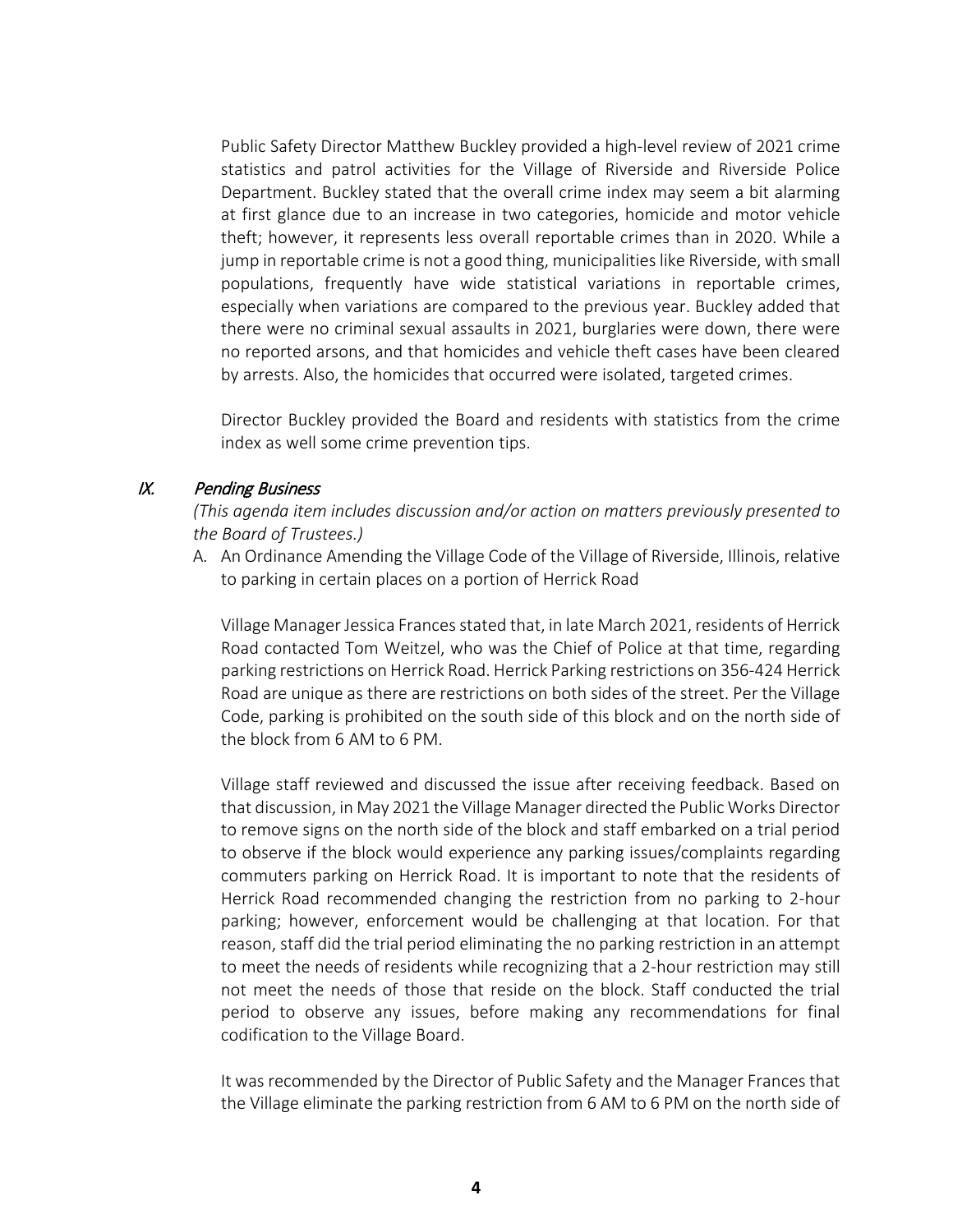Herrick Road for the addresses 356-424 Herrick Road as noted in the ordinance.

President Ballerine called for a motion and second to approve the ordinance. Trustee Gallegos made a motion to approve the ordinance. Trustee Marsh-Ozga seconded the motion.

AYES: Trustee Evans, Gallegos, Claucherty, Hannon, Marsh-Ozga and Pollock NAYES: None Motion passed.

B. Discussion Regarding Parking Code Changes

Finance Director Karin Johns stated that, on April 7, 2022, the Village Board discussed parking options for the 3320 S. Harlem Avenue lot and the former First American Bank spaces located in Parking Lot 8. The consensus for Lot 8 was that Spots 20-25 along tracks will be quarterly commuter spots, spots 26-30 will be the bank's, and spots 31-37 will also be metered spots. The consensus for the lot located at 3320 S. Harlem Avenue, was to have Amazon Lockers at the former ATM location. The Board requested a recommendation from staff on a mix of quarterly and metered parking spaces there.

Johns stated that attached is a draft ordinance amending the Village Code regarding parking based on the Board direction from April 7, 2022, as well as an updated Parking Lot definition. While the ordinance only specifies uses in general terms, the summary of the changes in the ordinance, along with the more detailed direction given to Village staff by the Board, includes establishment of parking lots 11 (43 E Quincy) and 12 (3320 S Harlem), division of spaces in Lot 8 into quarterly commuter, metered, and First American Bank spaces (it was requested that spaces their spaces be relocated to spaces 26-30; however, the agreement does not permit those spaces to be moved), and division of spaces in the Harlem Avenue Lot into quarterly rental and metered spaces.

Johns mentioned that, since the April 7, 2022 meeting, staff has received additional feedback from Board members for discussion regarding business parking, East Quincy parking restrictions and commuter parking, the feedback is as follows:

- In Lot 8, allocate the current 21 rented spaces for commuters but make them unassigned spaces. Allow for Business Parking from 10 am-2 am in any vacant space 1-32. There will be no overnight parking due to snow operations.
- In Lot 8, Spots 1-20 stay as assigned commuter parking spaces. Spaces 21- 32 are Business Parking available from 6 am – 2am.
- In Lot 8, Spaces 1-20 stay as commuter spaces. Spaces 21-26 are Business Parking. Spaces 26-32 are 4 hour parking.
- Create a south of the tracks Business Parking Sticker that would only be offered to businesses located south of the railroad tracks. That sticker would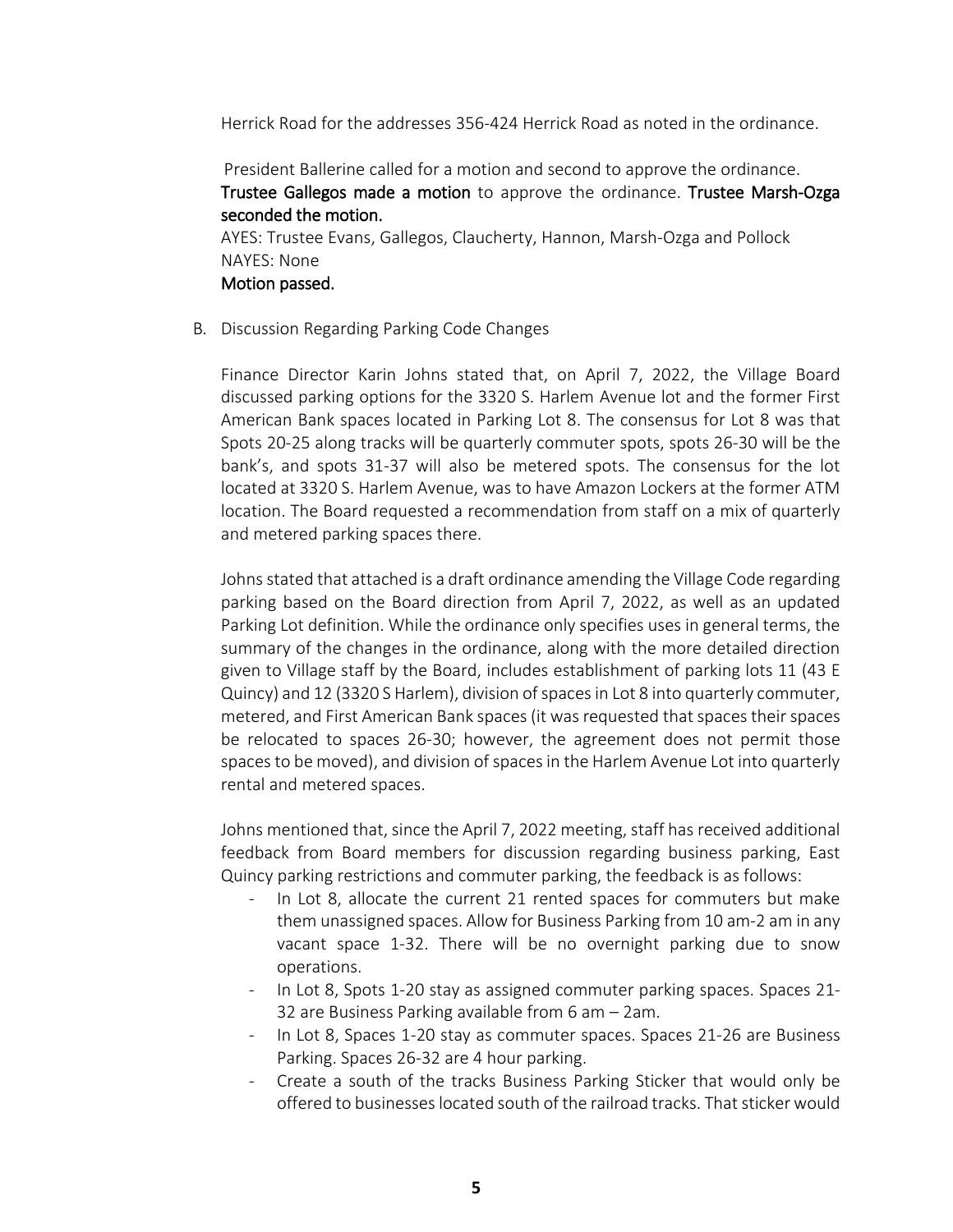allow employees to park in designated spaces on the south or north side of the tracks.

- Designate other Business Parking in metered areas or other Village lots.
- Allow for Parking Lot Rentals at 43 E Quincy. This would allow for businesses south of the tracks to reserve parking for special events with the Parks and Recreation Department.
- Increase the on street parking limit from two hours to four hours on the following area of E Quincy (Map attached). On East Quincy Street, on the northerly side, from a point twenty five feet (25') east of Riverside Road to a point one hundred twelve feet (112') east of Riverside Road and on East Quincy Street, on the northerly side, from a point one hundred thirty seven feet (137') east of Riverside Road to the westerly line of Lot 497 in Block 13, 2nd division of Riverside, and on the southerly side from a point twenty five feet (25') east of Riverside Road to the easterly line of Lot 477 in Block 10, 2nd division of Riverside.

Trustee Evans expressed some businesses concern surrounding the need for patron parking. Manager Frances stated that a trial period would allow the Village to gauge the number of placards in cars using on-street parking as well as employee usage of the parking along the BNSF line. A Community Service Officer (CSO) could be sent periodically to check on these things, gathering data and creating a report in the Police Department's CAD software. These statistics could be presented to the Board at a future date.

Trustee Pollock suggested that a soft deadline of 30 days be instituted for spaces 21-32. If the Village has not given all of them out, staff would come back to the Board and readjust the designation of the remaining spaces. Finance Director Johns clarified that business parking in spaces 21-32 would not be assigned, so no specific spots would be vacant or taken. Manager Frances reiterated that a CSO could help monitor usage of the lot depending on time and day.

Trustee Evans asked if the Village could renegotiate the contract with First American Bank to move their spaces to 1-5, which would be closer to the bank. President Ballerine stated that spaces 1-5 are coveted commuter spots. Director Johns stated that the spots along the tracks are part of a lease agreement with BNSF (Spaces 1-25). Trustee Marsh-Ozga stated that a trial period could be a good opportunity to dialogue with First American Bank about moving the spots, also provide an opportunity to evaluate the usage of the other spots as suggested. Trustee Pollock agreed to dialogue with First American about freeing up their spaces.

Trustee Claucherty asked the Board how long they would desire the trial period to last for. President Ballerine suggested one year. Manager Frances asked if the Board would like the Economic Development Commission to solicit feedback from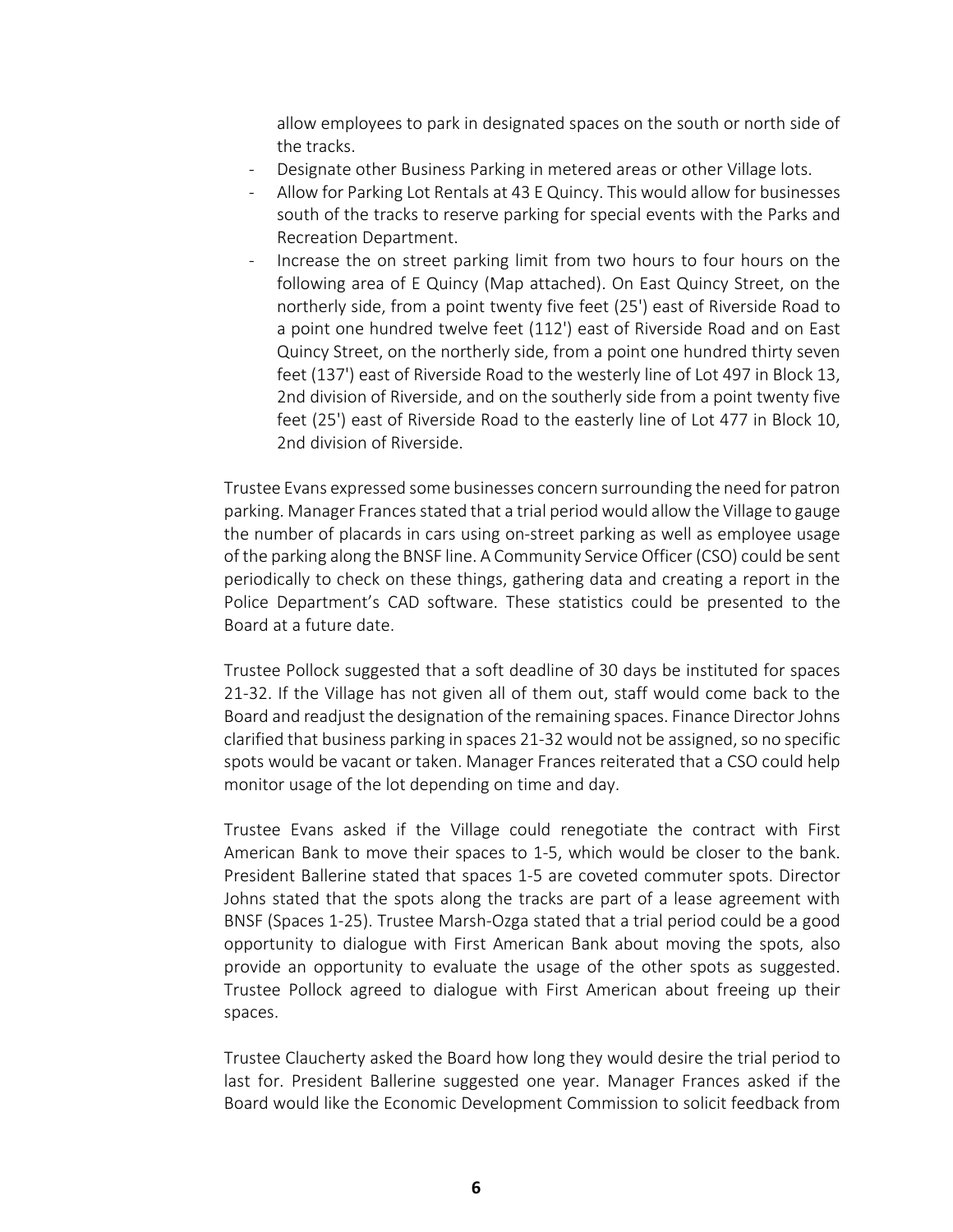businesses throughout this process; the Board supported that idea.

Consensus for Lot 8: Spots 1-20 would remain status quo, 21-32 would be employee parking with a sticker/placard, parking on the street would remain for 2 hours (but if a business employee has a placard in their window they will not be ticketed. No parking would be allowed from 2:00 a.m. to 6:00 a.m.).

Consensus for Lot 12: Implement a trial period of one year of open 4 hour parking.

### X. New Business

*(This agenda item includes discussion and/or action on matters not previously presented to the Board of Trustees.)*

A. An Ordinance Approving a Variation for construction of a deck five feet (5') from grade and to allow an existing non-conforming deck/stoops to be enlarged at 263 Blackhawk Rd – Serge

Village Planner Francisco Jimenez stated that the property owners submitted an application for a variation at 263 Blackhawk Road. The variation request is for rebuilding/enlarging the existing rear deck/stoops and matching the 5' height from grade of the existing deck/stoops. The proposed project would also consolidate the two structures and reposition the staircase currently protruding into the driveway. The Petitioners submitted pictures of the home, building plans, and a survey outlining the location of the proposed extension. The need to replace the unsafe existing decks/stoops and the act of enlarging the existing decks/stoops and matching the height from grade is what triggered the request for variation process. The existing decks/stoops at a height of five feet (5') from grade will also match the new proposed deck. The petitioners are seeking the variations in order to better enjoy their property and to build a new deck in a safe manner with improved materials. The proposed deck would not encroach into any required setbacks and would not be visible from the street. The impervious surface percentage would go up to forty-five percent, from forty-one percent, however, it would still be below the required maximum of fifty-percent impervious surface allowed in the R1-A zoning district. The Planning and Zoning Commission conducted a public hearing and reviewed the application at their April 27, 2022 meeting. The Planning and Zoning Commission recommended approval of the variations to allow for construction of a deck five feet (5') from grade and to allow existing non-conforming decks/stoops to be expanded 280 square feet, on a vote of 6-0.

President Ballerine called for a motion and second to approve the ordinance.

Trustee Gallegos made a motion to approve the ordinance. Trustee Hannon seconded the motion.

AYES: Trustee Evans, Gallegos, Claucherty, Hannon, Marsh-Ozga and Pollock NAYES: None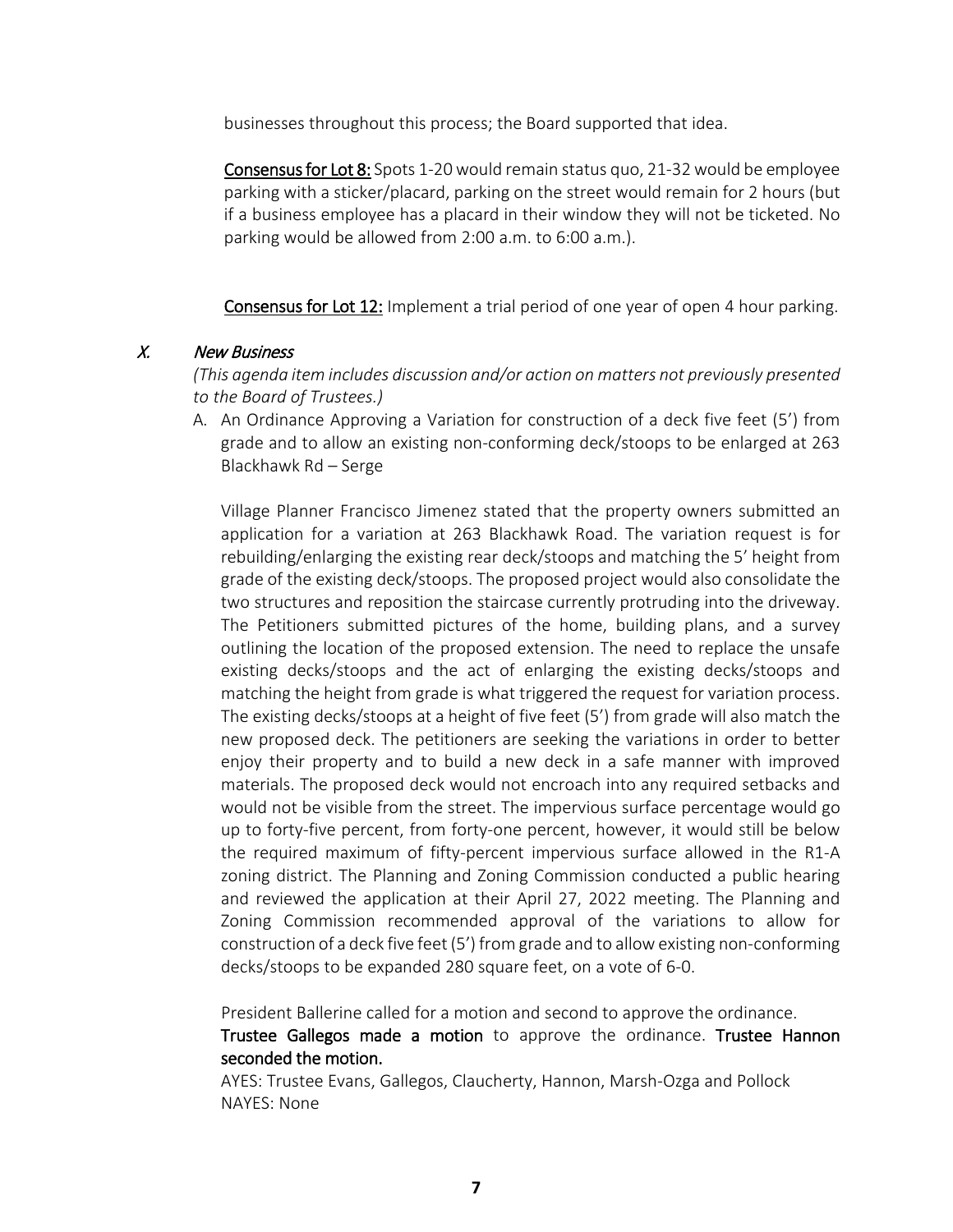#### Motion passed.

Consensus: The Board gave direction that the Planning and Zoning Commission consider a text amendment related to deck construction height, as this type of variation has been granted twice in the last 30 days.

B. Motion to Accept Village's Letter of Support for National Historic Landmark Designation Boundary Increase

Village Manager Jessica Frances stated that, on May 12, 2022, the Village will be participating in a conference call hosted by the National Park Service to review increasing the boundary of the Village's landmark designation. As part of this process, the National Park Service hasrequested letters of support for the boundary update. Letters of support were due on May 5, 2022. The Historical and Landscape Advisory Commissions submitted letters of support, in addition to the Village. Commissioners received a copy of their respective letters prior to submission and were supportive of the submission. The letters will be officially accepted at their respective upcoming meetings.

The process of the update began in 2007. On June 28, 2013, the Village received notice that National Park Service was going to conduct a study of the boundary increase. Since that time, the National Park Service has requested information from the Village and completed a site visit. It is important to note that Trustee Marsh-Ozga has been very involved in this update as she was previously a Preservation Commissioner. Former Community Development Director Sonya Abt also assisted in providing information.

President Ballerine called for a motion and second to approve the letter and appoint Trustee Marsh-Ozga as the Village's spokesperson regarding the National Historic Landmark Increase.

Trustee Gallegos made a motion to approve the letter. Trustee Evans seconded the motion.

AYES: Trustee Evans, Gallegos, Claucherty, Hannon, Marsh-Ozga and Pollock NAYES: None Motion passed.

#### XI. Trustee Reports and Communications

*(This is an opportunity for Trustees to inform residents of events or items of special interest.)*

Trustee Gallegos recognized Riverside's Person of the Year, Connie Guardi. The announcement was made at the Olmsted 200<sup>th</sup> Birthday Party, held on April 26<sup>th</sup>. Gallegos also announced that some of Riverside's finest attended the Law Enforcement Memorial in Springfield and that there will be the annual Cook County Peace Officers